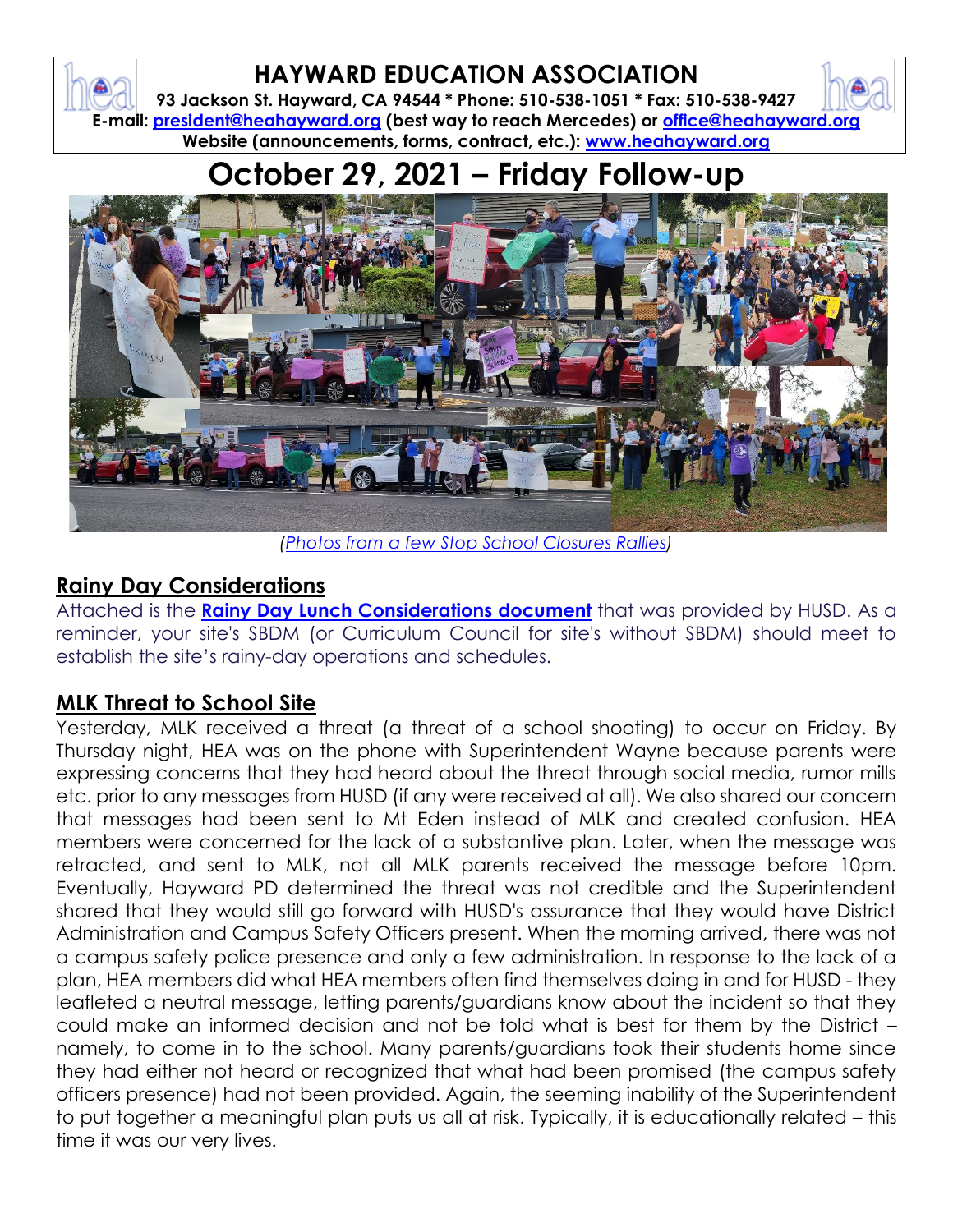Speaking of lack of a plan that would benefit students, labor groups, and programs…

#### **School Closures**

Despite Townhalls, School Board meetings, rallies, site meetings with staffs and community members, all overwhelmingly carrying the message of opposition to school closure and placing a pause on next steps --- the district continues to move forward with its timeline to close schools. They seem to be convinced that they have found the response to their enrollment and related budget woes on the backs of our community through 9 school closures. Throughout their many meetings, the Superintendent and his staff defend their decision rather than listen to the constructive criticism regarding the impact upon our students, neighborhoods, programs (such as bilingual and DLI programs), and the pleas to "think of something else, something better!"

Instead of looking at enrollment though the lens of how to make improvements e.g. increase preschool enrollment (creating a sustainable foundation to our school population), or improving our programs through a review process where folks could discuss areas of improvement, reviewing budget priorities and expenditures (including admin hiring practices and gains to our students education through those hiring practices), etc., the Superintendent and his representatives appear to be fixated on their one-stop shop of a response: close 9 schools to solve the budget issues. The Superintendent and his staff need to take the time to make decisions inclusive of the community and in the best interest of our students and our programs that we offer them, for the benefit of our students, present and future – not just HUSD's present budget.

We continue to carry the message for a pause in Matt Wayne's next steps and to get folks in the room to work collaboratively and collectively with the district for the benefit of our students – educationally and emotionally.

Thanks to everyone for the rallies, the candid yet fierce conversations with the district, and doing the district's work: advocating for our students as our priority. They are the prize on which we must keep our eyes!

#### **VISP**

Thank you for the questions and concerns that have been voiced at the FRA meeting and via email regarding VISP. We are trying to untangle the ball of yarn that this has become. We will keep you posted as we receive answers.

#### **Congratulations, Edgar Monroy!**

Congratulations to Edgar Monroy, teacher at Bret Harte, for earning the 2021-22 Project Lead the Way National Gateway Teacher of the Year award! **[Click here](https://drive.google.com/file/d/1qFWf0ygL5jjwnc3TGfAFN5bcC1Z2UY-e/view?usp=sharing)** to learn more about the great work Edgar is doing and about Project Lead the Way.

#### **Virtual Retirement Workshop**

CTA is offering a virtual retirement workshop on **December 7, 2021 from 4:30pm-6:30pm**. There will be materials and discussion of the CalSTRS retirement benefit formula, options, Defined Benefit Supplemental program, survivor benefits, legislative changes, and Social Security Offsets. You're never too young or old to learn about these benefits, programs, and services!

For workshop registration, please **[click here](https://cta.webex.com/mw3300/mywebex/default.do?nomenu=true&siteurl=cta&service=6&rnd=0.5926730919275174&main_url=https%3A%2F%2Fcta.webex.com%2Fec3300%2Feventcenter%2Fevent%2FeventAction.do%3FtheAction%3Ddetail%26%26%26EMK%3D4832534b00000005b79dcb3867c763a5ace634325b24af0abf0c0d48822ffb1408f8ce18c86d4d4f%26siteurl%3Dcta%26confViewID%3D209363988969958301%26encryptTicket%3DSDJTSwAAAAXS47Jj-Efn6OTce4GfLRNbklZMK04SjNp4-JFJEzdS3Q2%26)** or click the "REGISTER HERE" stamp on the [attached flyer](https://drive.google.com/file/d/1cvjJchBfU23hmYuHmt7YwN7yDbLQbTtR/view?usp=sharing). Space often fills up quickly for this workshop, so register early!